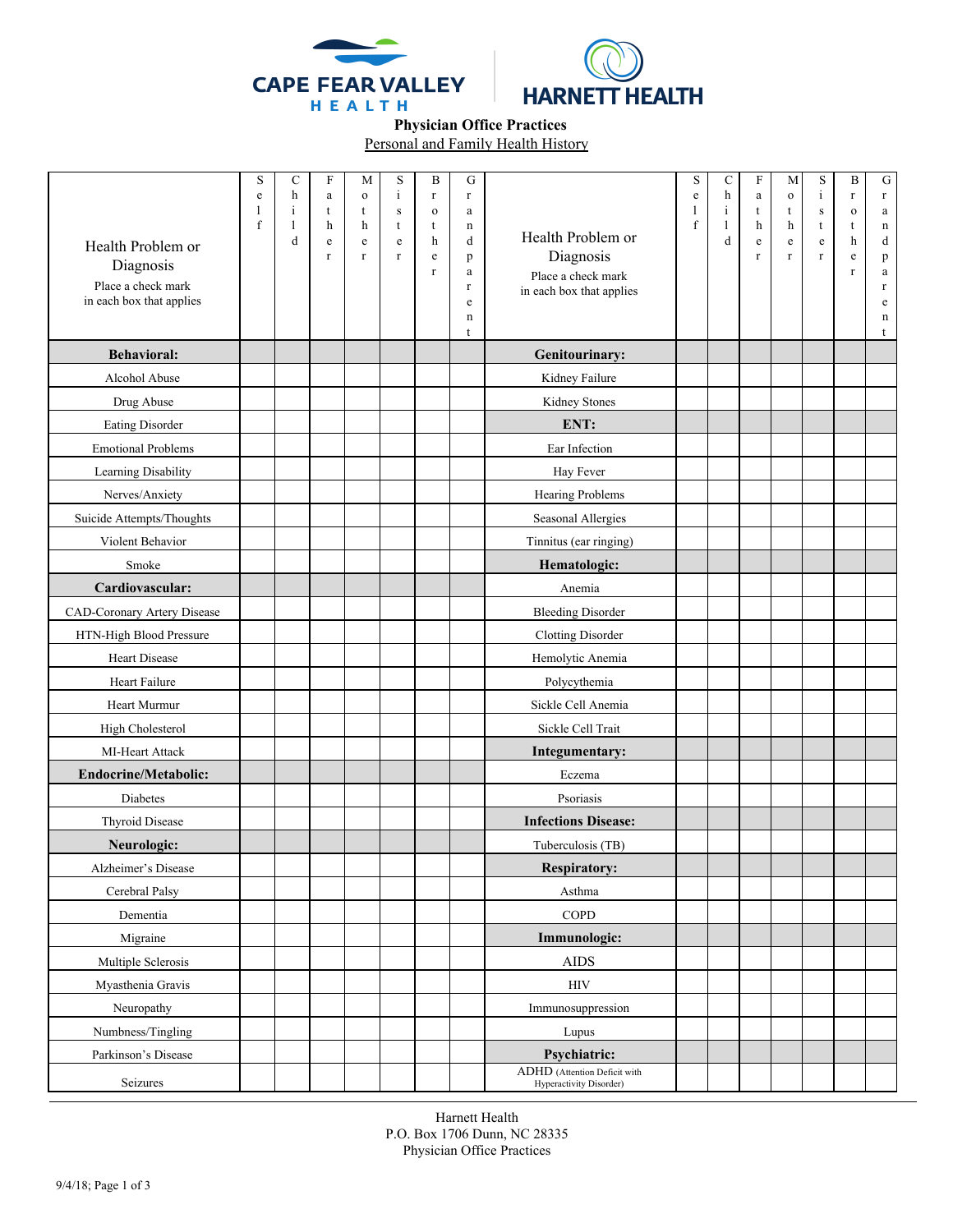



## **Physician Office Practices**  Personal and Family Health History

| Stroke                                                                           |                        |                                                         |                                       |                                                            |                                                                 |                                                                            |                                                                                                  | ADD (Attention Deficit Disorder without<br>Hyperactivity)                        |  |                                              |                                                                  |                                                 |                                                                                 |                                                                  |                                                                                                             |
|----------------------------------------------------------------------------------|------------------------|---------------------------------------------------------|---------------------------------------|------------------------------------------------------------|-----------------------------------------------------------------|----------------------------------------------------------------------------|--------------------------------------------------------------------------------------------------|----------------------------------------------------------------------------------|--|----------------------------------------------|------------------------------------------------------------------|-------------------------------------------------|---------------------------------------------------------------------------------|------------------------------------------------------------------|-------------------------------------------------------------------------------------------------------------|
| TIA-Transient Ischemic Attack                                                    | Anxiety/Panic Attacks  |                                                         |                                       |                                                            |                                                                 |                                                                            |                                                                                                  |                                                                                  |  |                                              |                                                                  |                                                 |                                                                                 |                                                                  |                                                                                                             |
| Tremors                                                                          |                        |                                                         |                                       |                                                            |                                                                 |                                                                            |                                                                                                  | Bipolar                                                                          |  |                                              |                                                                  |                                                 |                                                                                 |                                                                  |                                                                                                             |
| Weakness                                                                         |                        |                                                         |                                       |                                                            |                                                                 |                                                                            |                                                                                                  | Depression                                                                       |  |                                              |                                                                  |                                                 |                                                                                 |                                                                  |                                                                                                             |
| Musculoskeletal:                                                                 |                        |                                                         |                                       |                                                            |                                                                 |                                                                            |                                                                                                  | Schizophrenia                                                                    |  |                                              |                                                                  |                                                 |                                                                                 |                                                                  |                                                                                                             |
| Arthritis                                                                        |                        |                                                         |                                       |                                                            |                                                                 |                                                                            |                                                                                                  | Other Mental Health<br>Disorder-Please                                           |  |                                              |                                                                  |                                                 |                                                                                 |                                                                  |                                                                                                             |
| Osteoporosis                                                                     |                        |                                                         |                                       |                                                            |                                                                 |                                                                            |                                                                                                  | describe:                                                                        |  |                                              |                                                                  |                                                 |                                                                                 |                                                                  |                                                                                                             |
| Rheumatoid Arthritis                                                             |                        |                                                         |                                       |                                                            |                                                                 |                                                                            |                                                                                                  |                                                                                  |  |                                              |                                                                  |                                                 |                                                                                 |                                                                  |                                                                                                             |
| Health Problem or<br>Diagnosis<br>Place a check mark<br>in each box that applies | S<br>$\rm e$<br>1<br>f | $\mathcal{C}$<br>h<br>$\mathbf{i}$<br>$\mathbf{1}$<br>d | $\mathbf{F}$<br>a<br>t<br>h<br>e<br>r | M<br>$\mathbf{o}$<br>t<br>h<br>$\mathbf e$<br>$\mathbf{r}$ | S<br>$\mathbf{i}$<br>$\,$ s<br>t<br>$\mathbf e$<br>$\mathbf{r}$ | B<br>$\mathbf{r}$<br>$\mathbf{o}$<br>$\mathbf t$<br>h<br>e<br>$\mathbf{r}$ | G<br>$\mathbf r$<br>$\rm{a}$<br>$\mathbf n$<br>d<br>p<br>a<br>$\Gamma$<br>e<br>n<br>$\mathsf{t}$ | Health Problem or<br>Diagnosis<br>Place a check mark<br>in each box that applies |  | $\mathcal{C}$<br>h<br>$\mathbf{i}$<br>1<br>d | $\mathbf F$<br>$\rm{a}$<br>t<br>h<br>$\mathbf e$<br>$\mathbf{r}$ | M<br>$\mathbf 0$<br>t<br>h<br>e<br>$\mathbf{r}$ | S<br>$\mathbf{i}$<br>$\, {\bf S}$<br>$\mathbf t$<br>$\mathbf e$<br>$\mathbf{r}$ | B<br>$\mathbf{r}$<br>$\mathbf{o}$<br>t<br>h<br>e<br>$\mathbf{r}$ | ${\rm G}$<br>$\Gamma$<br>$\rm{a}$<br>$\mathbf n$<br>$\mathbf d$<br>p<br>$\rm{a}$<br>$\Gamma$<br>e<br>n<br>t |
| Oncologic:                                                                       |                        |                                                         |                                       |                                                            |                                                                 |                                                                            |                                                                                                  | <b>Medical Devices:</b>                                                          |  |                                              |                                                                  |                                                 |                                                                                 |                                                                  |                                                                                                             |
| <b>Brain Tumor</b>                                                               |                        |                                                         |                                       |                                                            |                                                                 |                                                                            |                                                                                                  | Pacemaker                                                                        |  |                                              |                                                                  |                                                 |                                                                                 |                                                                  |                                                                                                             |
| <b>Breast Cancer</b>                                                             |                        |                                                         |                                       |                                                            |                                                                 |                                                                            |                                                                                                  | Defibrillator                                                                    |  |                                              |                                                                  |                                                 |                                                                                 |                                                                  |                                                                                                             |
| Colon Cancer                                                                     |                        |                                                         |                                       |                                                            |                                                                 |                                                                            |                                                                                                  | <b>Insulin Pump</b>                                                              |  |                                              |                                                                  |                                                 |                                                                                 |                                                                  |                                                                                                             |
| Uterine Cancer                                                                   |                        |                                                         |                                       |                                                            |                                                                 |                                                                            |                                                                                                  | Greenfield Filter (IVC)                                                          |  |                                              |                                                                  |                                                 |                                                                                 |                                                                  |                                                                                                             |
| Cervical Cancer                                                                  |                        |                                                         |                                       |                                                            |                                                                 |                                                                            |                                                                                                  | Other: (Please list below)                                                       |  |                                              |                                                                  |                                                 |                                                                                 |                                                                  |                                                                                                             |
| Ovarian Cancer                                                                   |                        |                                                         |                                       |                                                            |                                                                 |                                                                            |                                                                                                  | Gynecological                                                                    |  |                                              |                                                                  |                                                 |                                                                                 |                                                                  |                                                                                                             |
| Prostate Cancer                                                                  |                        |                                                         |                                       |                                                            |                                                                 |                                                                            |                                                                                                  | Abnormal Pap                                                                     |  |                                              |                                                                  |                                                 |                                                                                 |                                                                  |                                                                                                             |
| Rectal Cancer                                                                    |                        |                                                         |                                       |                                                            |                                                                 |                                                                            |                                                                                                  | Endometriosis                                                                    |  |                                              |                                                                  |                                                 |                                                                                 |                                                                  |                                                                                                             |
| Skin Cancer                                                                      |                        |                                                         |                                       |                                                            |                                                                 |                                                                            |                                                                                                  | Fibroids                                                                         |  |                                              |                                                                  |                                                 |                                                                                 |                                                                  |                                                                                                             |
| <b>Bladder Cancer</b>                                                            |                        |                                                         |                                       |                                                            |                                                                 |                                                                            |                                                                                                  | Abnormal Uterine Bleeding                                                        |  |                                              |                                                                  |                                                 |                                                                                 |                                                                  |                                                                                                             |
| Lung Cancer                                                                      |                        |                                                         |                                       |                                                            |                                                                 |                                                                            |                                                                                                  | Colposcopy                                                                       |  |                                              |                                                                  |                                                 |                                                                                 |                                                                  |                                                                                                             |
|                                                                                  |                        |                                                         |                                       |                                                            |                                                                 |                                                                            |                                                                                                  | <b>LEEP</b>                                                                      |  |                                              |                                                                  |                                                 |                                                                                 |                                                                  |                                                                                                             |

| <b>Past Surgical History (Self)</b> |           |                |           |  |  |  |  |  |
|-------------------------------------|-----------|----------------|-----------|--|--|--|--|--|
| Date Performed                      | Procedure | Date Performed | Procedure |  |  |  |  |  |
|                                     |           |                |           |  |  |  |  |  |
|                                     |           |                |           |  |  |  |  |  |
|                                     |           |                |           |  |  |  |  |  |
|                                     |           |                |           |  |  |  |  |  |

Harnett Health P.O. Box 1706 Dunn, NC 28335 Physician Office Practices